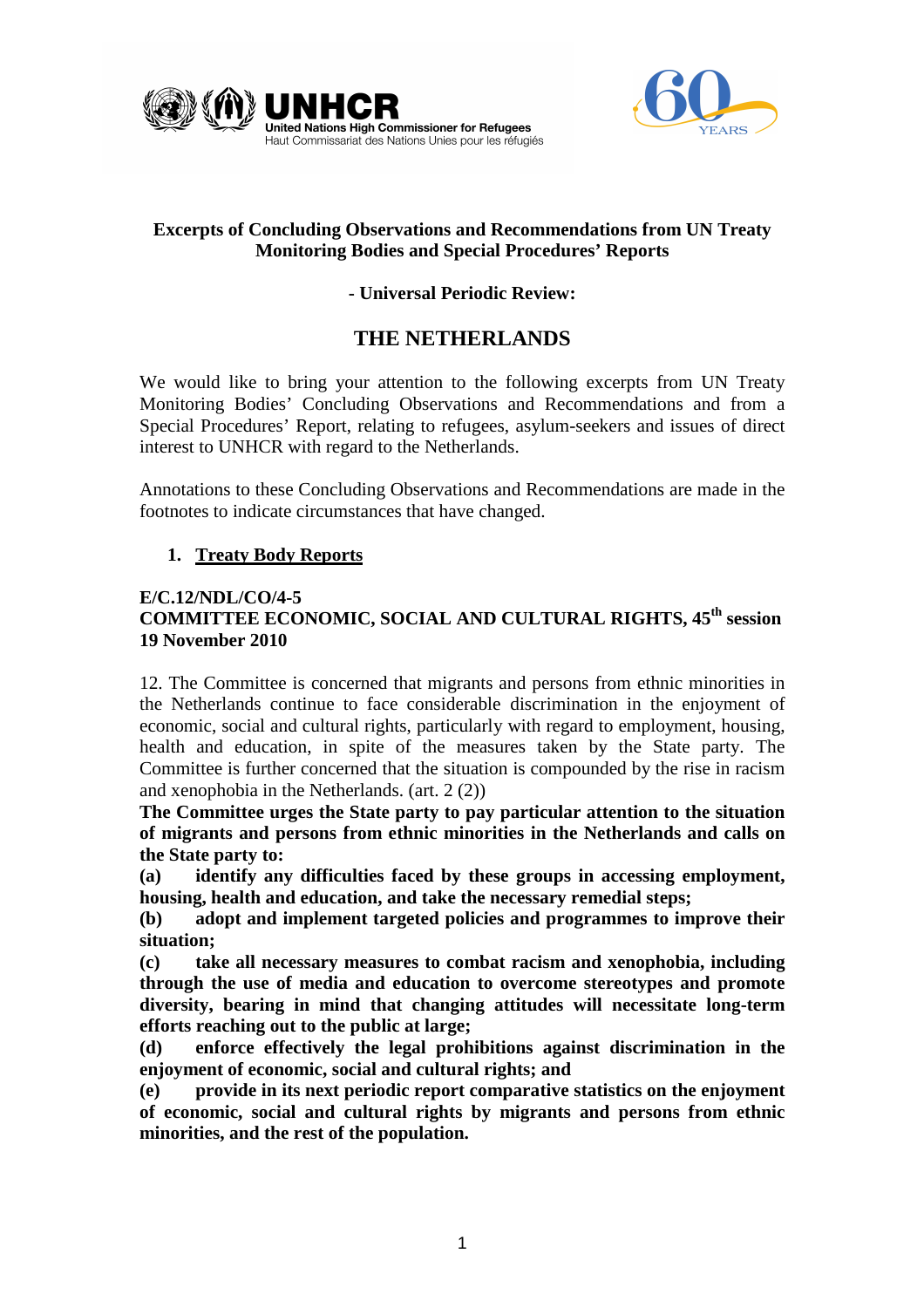20. The Committee is concerned that the requirement of a long period of affiliation to receive the full public pension in the Netherlands is discriminatory to migrant workers working in the State party. The Committee is further concerned at the risk of poverty for pensioners as the amount of the full pension is at the level of the minimum wage. (art. 9, 11)

**The Committee calls on the State party to end discrimination against migrant workers with regard to pension rights. The Committee also calls on the State party to assess the impact of its enactments on old-age pension on the standard of living of pensioners, bearing in mind the increasing mobility of workers. The Committee draws the attention of the State party in this regard to its General Comment No. 19 on social security (2007).** 

25. The Committee is deeply concerned that asylum-seekers and unaccompanied minors in the Netherlands have been held in detention for long periods of time. The Committee also regrets that undocumented migrants, including families with children, are not entitled to a basic right to shelter and are rendered homeless after their eviction from reception centres. The Committee is also concerned that, although undocumented migrants are entitled to healthcare and education, in practice they cannot always have access to either. (art. 11, 10, 12, 13, 2 (2))

## **The Committee urges the State party to:**

**(a) ensure that the legislation in the Netherlands guarantees that asylumseekers are detained only when it is absolutely necessary and that the time which rejected asylum- seekers and irregular migrants spend in detention is limited to a strict minimum; and** 

**(b) meet its core obligations under the Covenant and ensure that the minimum essential level relating to the right to housing, health and education is respected, protected and fulfilled in relation to undocumented migrants.** 

31. The Committee is concerned that, while education is compulsory for all children, regardless of their legal status, undocumented children opting to enroll in vocational education programmes are not yet able to complete their apprenticeships because of work permit requirements in the Netherlands. (art. 13, 2 (2))

**The Committee recommends that the State party take appropriate remedial measures to ensure that undocumented children who enroll in vocational education programmes in the Netherlands are able to complete their apprenticeships.** 

## **CEDAW/C/NLD/CO/5 COMMITTEE ON THE ELIMINATION OF DISCRIMINATION AGAINST**  WOMEN,  $45^{\text{th}}$  session **5 February 2010**

## **Trafficking**

 $\overline{a}$ 

28. The Committee expresses concern that anti-trafficking legislation has not yet been enacted in the Netherlands Antilles.<sup>1</sup> While noting with satisfaction the Netherlands intention to ratify the Council of Europe Convention on Action against Trafficking in

 $1$ <sup>1</sup> The Netherlands Antilles no longer exists as such, as it was dissolved on 10 October 2010.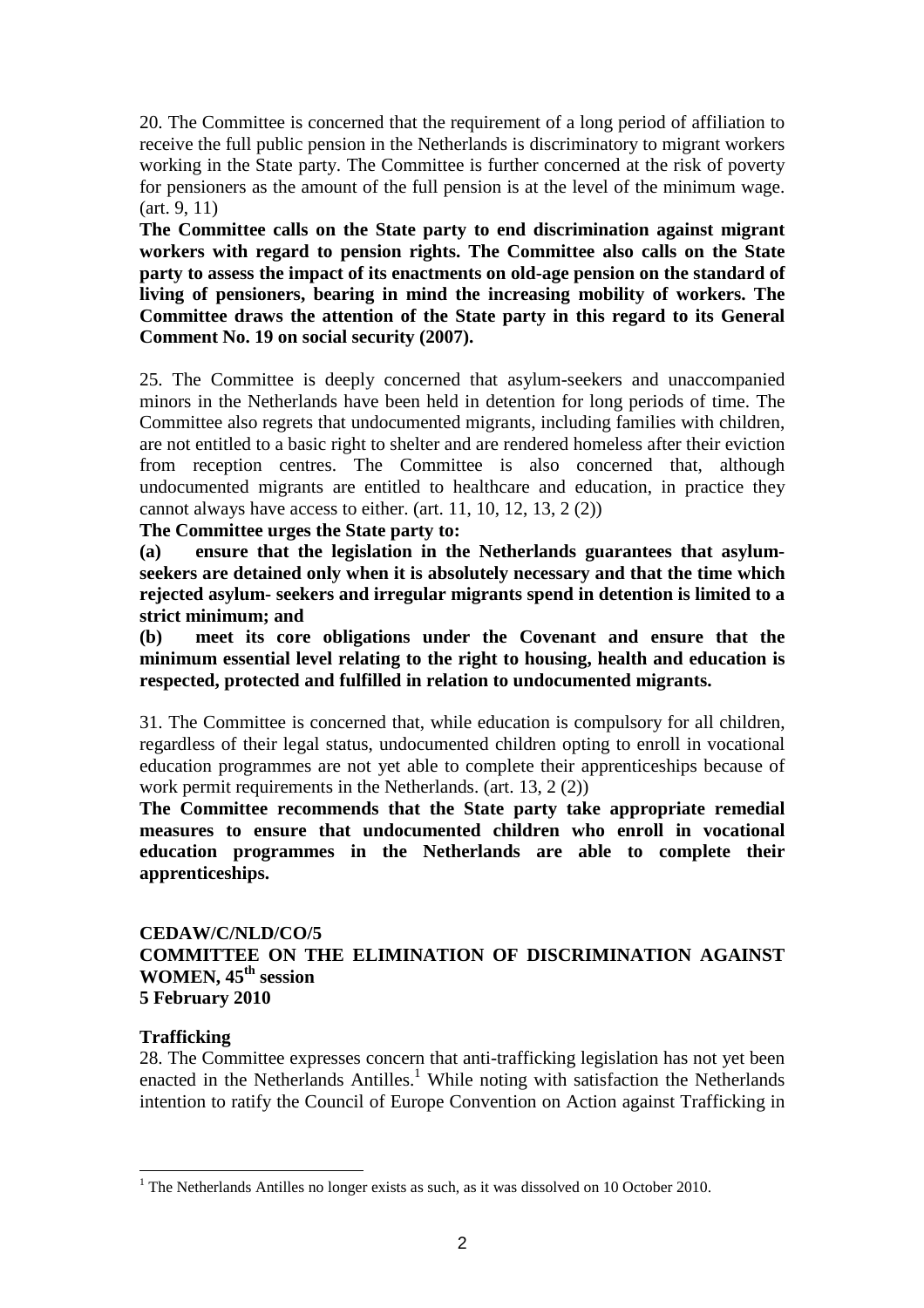Human Beings and other efforts, $^2$  notably the creation in February 2008 of an antitrafficking task force, the Committee regrets that representatives of anti-trafficking NGOs are not members of the task force, and that the role of NGOs in the identification of victims of trafficking is not formally recognized. The Committee also reiterates its concern that victims of trafficking who do not cooperate with the police in the investigation and prosecution of traffickers are excluded from the protection of the so-called B-9 regulation. The Committee considers that by imposing this requirement, the Government of the Netherlands seriously hampers its capacity to reach and support victims of trafficking with adequate help. The Committee further expresses serious concern that women victims of trafficking continue to be detained in alien detention centres.

**29. The Committee urges the Netherlands Antilles to adopt without delay legislation criminalizing all forms of human trafficking.<sup>3</sup> The Committee calls upon the Netherlands to ensure that relevant NGOs are fully integrated into the membership of the anti-trafficking task force. The Committee also calls upon the Netherlands to improve the identification of victims of trafficking by associating relevant NGOs with the process and to ensure that trafficked women are not, in any circumstances, held in immigration detention or other forms of custody. The Committee further urges the Netherlands to comply with its obligations to provide protection to all victims of trafficking regardless of their willingness or ability to cooperate in legal proceedings.** 

#### **Asylum-seeking and refugee women**

40. The Committee expresses serious concern that the current 48-hour accelerated asylum procedure of the 2000 Aliens  $Act<sub>1</sub><sup>4</sup>$  as well as its extension to eight days, places women at high risk of *refoulement* if they do not report immediately the violence or sexual persecution they had experienced. The Committee is ever more concerned that appeals under the accelerated procedure do not have suspensive effect and that applicants have no right to stay in reception facilities but must leave the country. The Committee is further concerned that although temporary resident permits may be provided to victims of domestic violence by the Deputy Minister of Justice of the Netherlands on humanitarian grounds, domestic violence is still not formally recognized as grounds for asylum.

**41. The Committee considers that even if extended to eight days, as envisaged by the Netherlands, the short length of the accelerated asylum procedure remains unsuitable for vulnerable groups, including women victims of violence and unaccompanied children, and therefore urges the State party to introduce in the procedure the possibility for women victims of violence and unaccompanied minors to fully explain their claims and to present evidence on their situation at a** 

<sup>&</sup>lt;sup>2</sup> The Netherlands has since ratified the Council of Europe Convention on Action against Trafficking in Human Beings on 22 April 2010 and its entry into force was on 1 August 2010.

<sup>&</sup>lt;sup>3</sup> The US State Department "Trafficking in Persons Report 2011" states that with the dissolution of the Netherlands Antilles, these islands became part of the Netherlands and that the Criminal Code been adapted and now includes an Article prohibiting trafficking in persons, both for sexual and labour exploitation (Article 286f). The Government reported this Article is similar to the human trafficking article in the Dutch criminal code, although prescribed penalties are lower, ranging from six years' imprisonment for a single offense to 15 years' imprisonment in the case of a trafficking victims' death. See http://www.state.gov/documents/organization/164457.pdf.

<sup>&</sup>lt;sup>4</sup> The 48-hour accelerated procedure no longer exists, as an eight-day procedure was introduced on 1 July 2010. It is only at Schiphol airport, where arriving asylum-seekers are detained, that the procedure lasts two days.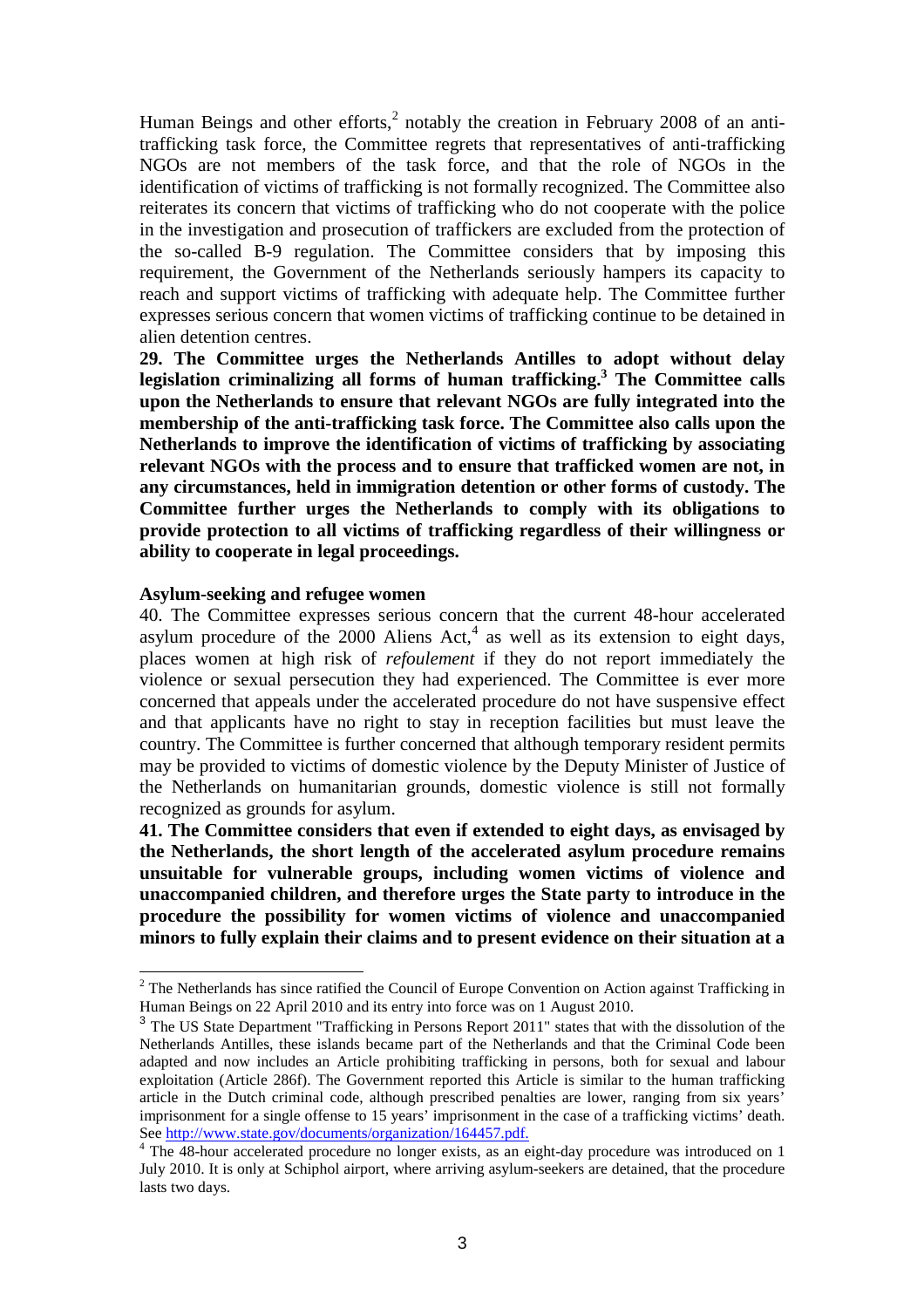**later stage. The Committee also urges the State party to provide asylum-seekers with suitable accommodation during the entire review of their case, including during the appeal phase. The Committee further calls upon the State party to recognize domestic violence and gender-related persecution as grounds for asylum in line with the guidelines of the Office of the United Nations High Commissioner for Refugees on gender-related persecution and the Council of the European Union directive 2004/83/EC of 29 April 2004.** 

## **Immigrant, migrant and minority women**

42. While noting the measures taken with the aim of enhancing the integration of immigrant, migrant, black, Muslim and other minority women in Dutch society, the Committee continues to be concerned that those groups still face multiple forms of discrimination with respect to education, health, employment and social and political participation. The Committee also reiterates its concern at the formal requirements for family reunification in the Netherlands, namely the integration test and the minimum income requirement, which are imposed only on certain nationalities and which disproportionately affect migrant women. The Committee notes also that similar requirements apply with respect to family formation and to family members of a refugee who have not applied for family reunification within three months after asylum was granted.

**43. The Committee urges the Netherlands to intensify its efforts to eliminate discrimination against immigrant, migrant, black, Muslim and other minority women. It encourages the adoption of proactive measures to further increase their participation in the labour market, improve their awareness of the availability of social services and legal remedies and ensure protection against victimization. The Committee also calls upon the State party to conduct regular and comprehensive studies on discrimination against immigrant, migrant and minority women, to collect statistics on their employment, education and health situation and to report them in its next report. The Committee urges the Netherlands to withdraw its more severe requirements for family formation and family reunification, which constitute a breach in its obligation under article 16 of the Convention.** 

## **CCPR/C/NLD/CO/4 HUMAN RIGHTS COMMITTEE, 96th session 25 August 2009**

9. The Committee notes that under the "accelerated procedure" for the review of asylum applications, claims are evaluated within 48 working hours.<sup>5</sup> The Committee is concerned that both the current procedure and the proposed regular "8-day" procedure may not allow asylum-seekers the opportunity to adequately substantiate their claims and may place them at hazard of being expelled to a country where they may be at risk. (art. 7)

**The State party should ensure that the procedure for processing asylum applications enables a thorough and adequate assessment by allowing a period of time adequate for the presentation of evidence. The State party must, in all cases, ensure respect for the principle of** *non-refoulement***.** 

 $<sup>5</sup>$  Ibid.</sup>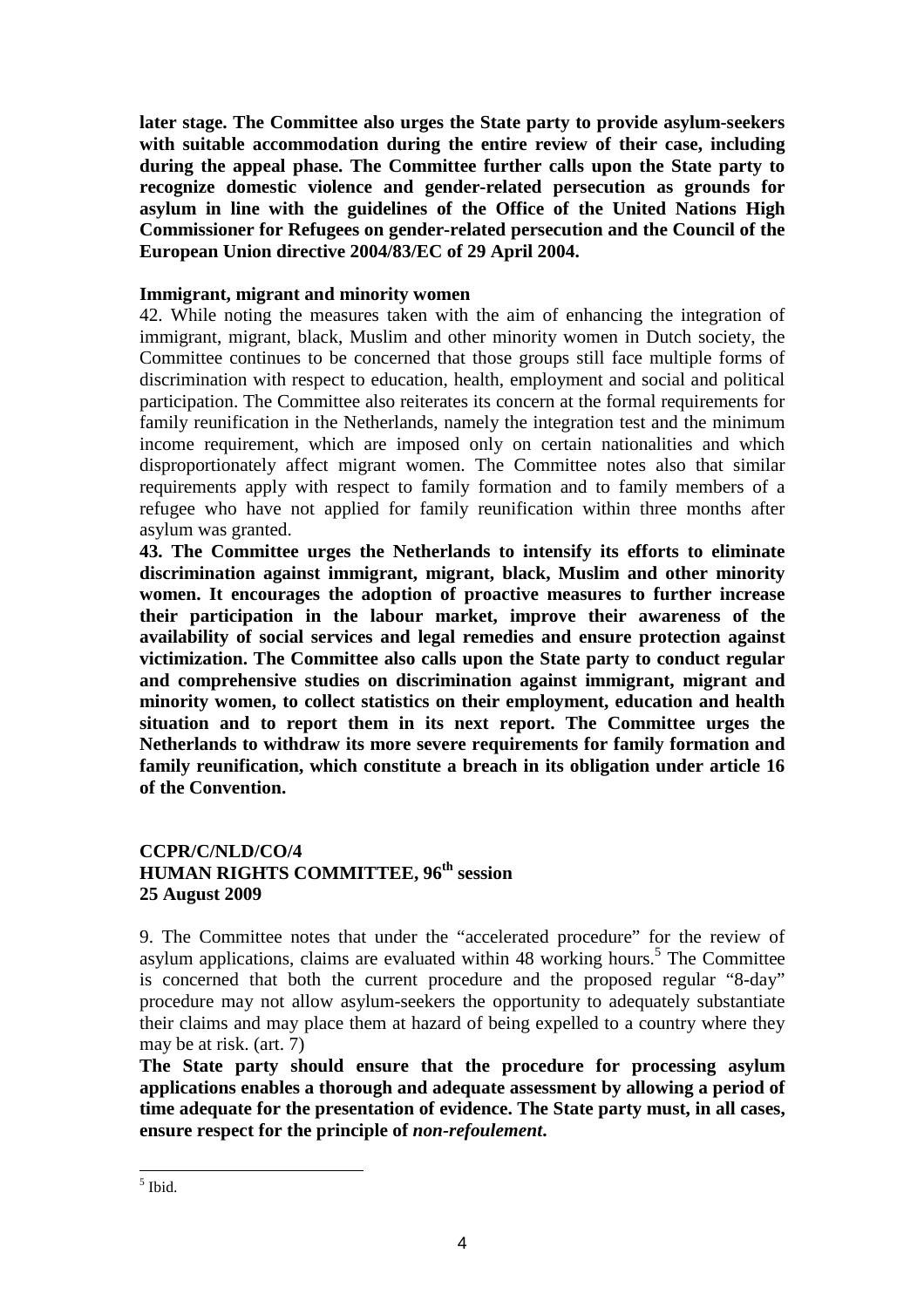## **CRC/C/NLD/CO/3 COMMITTEE ON THE RIGHTS OF THE CHILD, 50th session 27 March 2009**

## **Non-discrimination**

26. The Committee welcomes the Equal Treatment Act, the National Action Plan against Racism, the Racial Discrimination Monitor and the campaign "Discrimination? Phone now!" in the Netherlands and the new draft criminal code in Aruba which includes discrimination against persons with mental or physical disabilities. However, the Committee is concerned that racial discrimination still persists.

**27. The Committee urges the State party to ensure full protection against discrimination on the grounds of race, colour, sex, language, religion, political or other opinion, national, ethnic or social origin, property, disability, birth or other status in all parts of the Kingdom. The Committee also urges the State party to strengthen its awareness-raising and other preventive activities against discrimination and, if necessary, to take affirmative actions for the benefit of certain vulnerable groups of children, asylum-seeking and refugee children and children belonging to minority groups. The Committee further urges the State party to take all necessary measures to ensure that cases of discrimination against children in all sectors of society are addressed effectively.** 

#### **Health and health services**

51. The Committee is concerned about the access to health care for migrant children without a residence permit.

**52. The Committee recommends that the State party take appropriate measures to make sure that all children in its territory have access to basic health care.** 

## **Asylum-seeking and refugee children**

67. While noting with appreciation the high number of asylum-seekers accepted in the Netherlands, the Committee is concerned about the practice of detention of unaccompanied children and families with children, and that children continue to disappear from reception centres, despite the pilot project centre to prevent the disappearance of undocumented children. Furthermore, the Committee is concerned about the access to family services for asylum-seeking and refugee children, which should be culturally sensitive.

**68. The Committee recommends that the State party further reduce the use of aliens' detention for unaccompanied children and for families with children, further strengthen the measures already taken to prevent the disappearance of asylum seeking children, and provide culturally sensitive family services.** 

69. The Committee reiterates its concern about the State party's restrictive declaration concerning article 22, and the absence of legislation, policies and procedures in the Netherlands Antilles<sup>6</sup> regarding the protection of the rights of refugee and unaccompanied children.

 $\overline{a}$ 

<sup>&</sup>lt;sup>6</sup> See above footnote 1.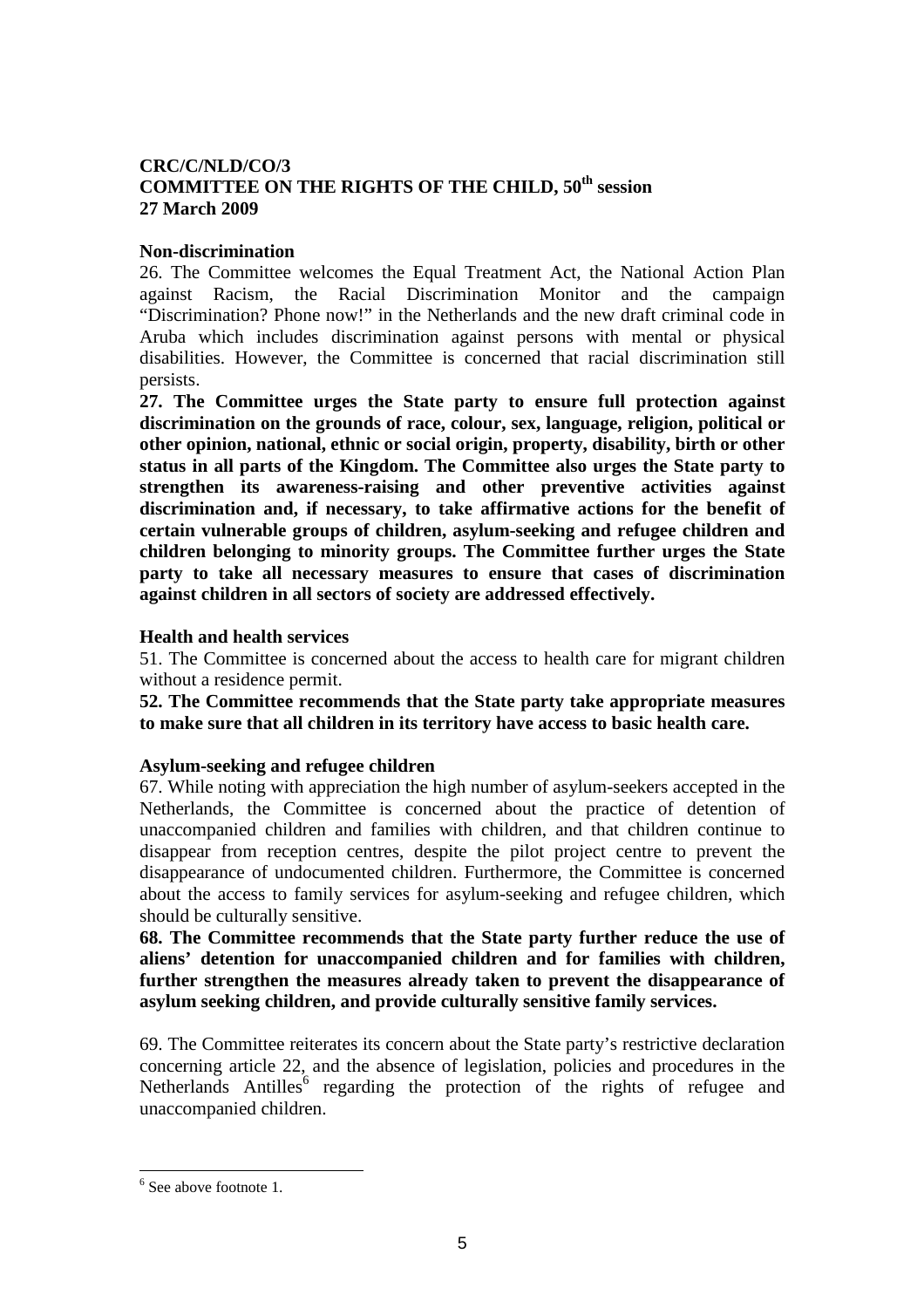**70. In line with its previous recommendations, the Committee recommends that the State party withdraw the declaration concerning article 22 and take effective legal and other measures to ensure adequate protection of refugee and unaccompanied children and implement programmes and policies to ensure their access to health, education and other social services. The State party should take into consideration the Committee's general comment no 6 (2005) on the treatment of unaccompanied and separated children outside their country of origin.** 

## **Sexual exploitation and trafficking**

73. The Committee welcomes the efforts made by the State party to prevent sexual exploitation and trafficking. While noting the National Action Plan to Combat Trafficking in Human Beings, the Committee is concerned at the lack of a comprehensive national strategy to prevent trafficking and sexual exploitation specifically of children. The Committee is further concerned that the State party considers that sexual exploitation of children is not a problem in Aruba. Furthermore, the Committee shares the concern of the Committee on the Elimination of Discrimination against Women about the number of women and girls who are victims of trafficking (CEDAW/C/NLD/CO/4, para. 23).

**74. The Committee recommends that the State party:** 

**(a) Strengthen its efforts to reduce and prevent the occurrence of sexual exploitation and trafficking of children and child sex tourism, through,** *inter alia***, undertaking a comprehensive study and data collection of the occurrence and the dimension of the problems and implement comprehensive strategies and policies;** 

**(b) Strengthen cooperation with the authorities of countries from or to which children are trafficked in order to combat the phenomenon;** 

**(c) Continue to sensitize professionals, parents, children and the general public to the problems of sexual exploitation of children, child trafficking and child sex tourism through education, including media campaigns;** 

**(d) Take account of the outcome documents of the first, second and third World Congresses against Commercial Sexual Exploitation of Children, held in 1996, 2001 and 2008 respectively;** 

**(e) Take appropriate legal and other measures to protect children who are victims of sexual exploitation and prostitution and prosecute perpetrators of sexual abuse and exploitation;** 

**(f) Train law enforcement officials, social workers and prosecutors on how to receive, monitor and investigate complaints in a child-sensitive manner.** 

#### **CRC/C/OPSC/NLD/CO/1**

## **COMMITTEE ON THE RIGHTS OF THE CHILD, 50th session 6 May 2009**

#### **Data collection**

8. The Committee welcomes the replies to the list of issues, including data on cases of child pornography and children trafficked to and from the Netherlands and Aruba, but regrets the lack of statistics on prosecution of such cases, and on recovery and reintegration assistance and compensation to victims of the offences under the Optional Protocol. It also regrets the lack of statistics on child sex tourism.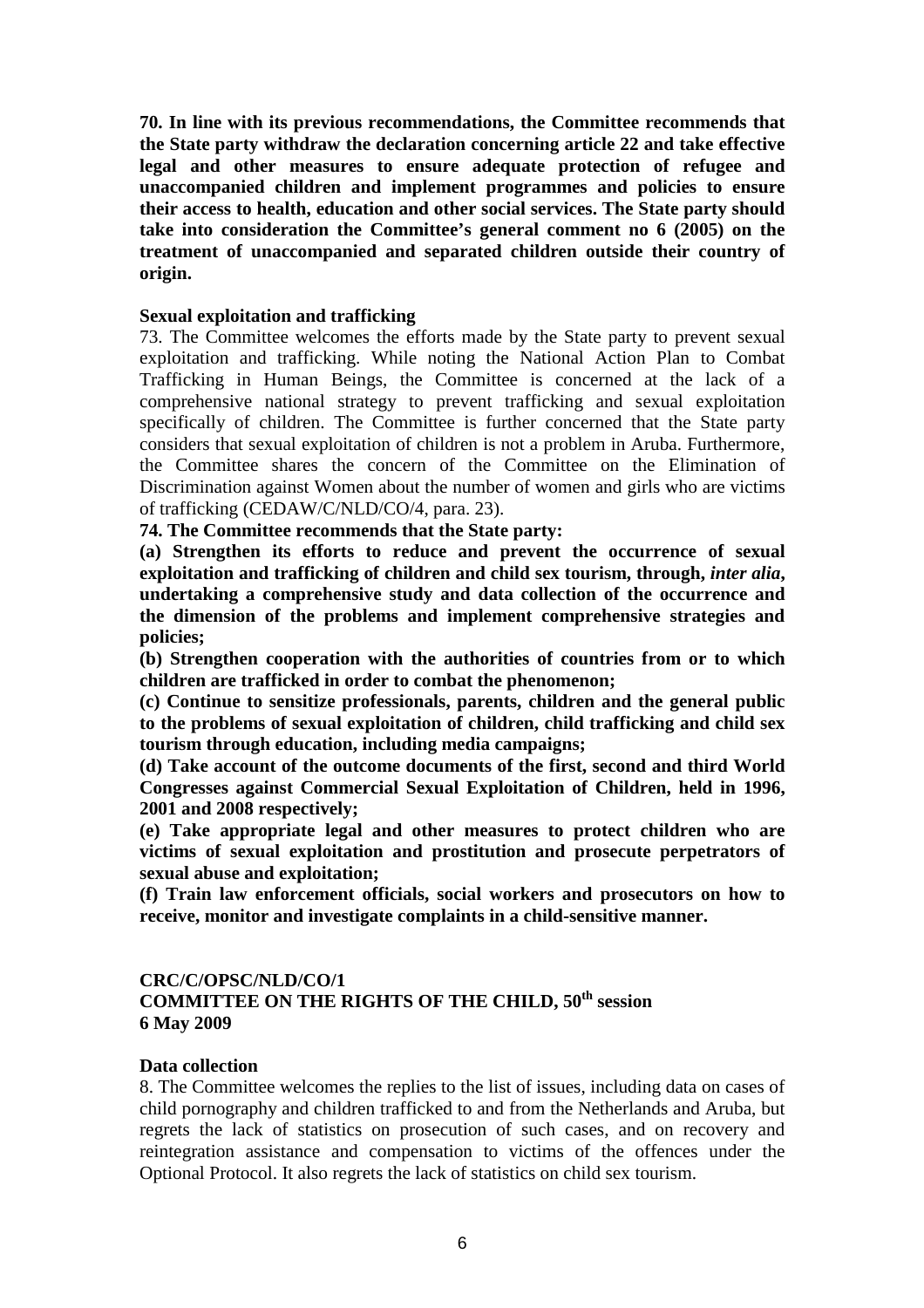**9. The Committee recommends that the State party elaborate statistics on the prosecution of offences, recovery and reintegration assistance, compensation for child victims and child sex tourism, as indicated in article 9, paragraphs 3 and 4, of the Optional Protocol.** 

## **Measures adopted to protect the rights and interests of child victims of offences prohibited under the Optional Protocol**

28. The Committee welcomes that the State party provides permanent residence permits to child victims of sale and trafficking and that it will only repatriate victims if, after investigation, it is determined to be in their best interest. However, the Committee is concerned about the reception, supervision and provision of care to child victims of offences prohibited under the Optional Protocol.

**29. The Committee recommends that the State party:** 

**(a) Ensure specific shelter and care facilities for child victims;** 

**(b) Improve the safety of reception centres for unaccompanied foreign children;** 

**(c) Ensure special attention for the children in a manner appropriate for their age, and provide support services when hearing victims;** 

**(d) Enhance child rights knowledge and skills of professionals in shelters and care facilities dealing with children who are victims;** 

**(e) Take into consideration the Committee's general comment No. 6 (2005) on the treatment of unaccompanied and separated children outside their country of origin.** 

## **CAT/C/NET/CO/4 COMMITTEE AGAINST TORTURE, 38th session 3 August 2007**

## **Non-refoulement**

7. The Committee is concerned at the difficulties faced by asylum-seekers in the European part of the Kingdom of the Netherlands in substantiating their claims under the accelerated procedure of the 2000 Aliens Act, which could lead to a violation of the *non-refoulement* principle provided for in article 3 of the Convention. (…)

**The Committee takes note of the State party's intention to revise the accelerated procedure, notwithstanding which, the State Party should consider the following when reviewing the procedure:** 

**(a) Applications from all asylum-seekers, in particular, children, undocumented applicants and others made vulnerable are processed in such a way that those in need of international protection are not exposed to the risk of being subjected to torture. This may require the State party to establish criteria for cases which may or may not be processed under the accelerated or the normal procedure;** 

**(b) All asylum-seekers have access to adequate legal assistance and may be, as appropriate, assisted by the same lawyer from the preparation of the first interview to the end of the proceedings;** 

**(c) The procedures with regard to required supporting documentations for asylum are clarified;** 

**(d) The appeal procedures entail an adequate review of rejected applications and permit asylum-seekers to present facts and documentation which could not be made available, with reasonable diligence, at the time of the first submission.**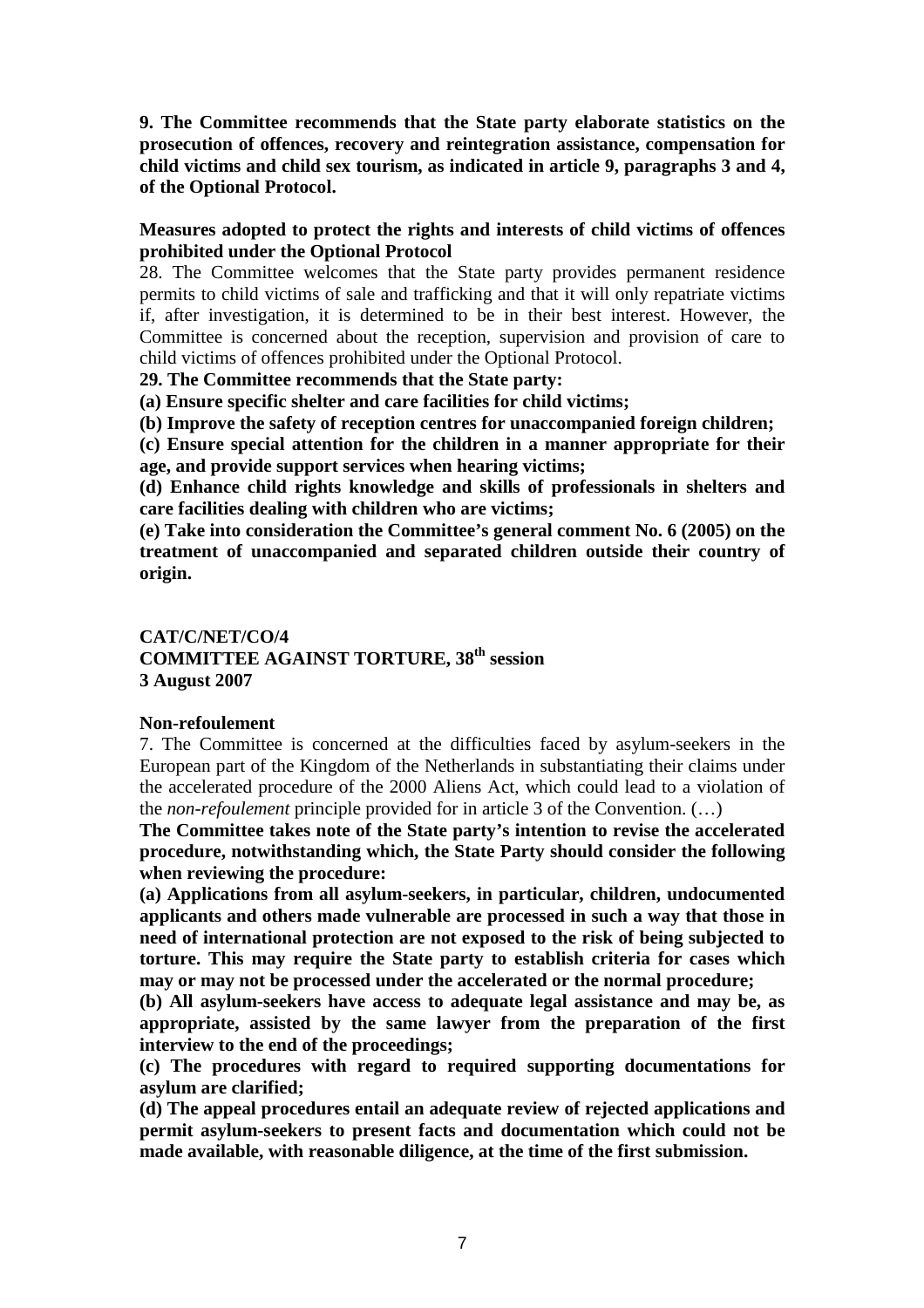## **Unaccompanied children and young asylum-seekers**

9. While taking into consideration the State party's clarification that unaccompanied children asylum-seekers in the European part of the Kingdom of the Netherlands are placed in detention centres only when there is doubt about their age, the Committee remains concerned at the situation of young asylum-seekers.

**The State party should take measures to ensure that when the age of an unaccompanied child is uncertain, verification should be made before placing the child in detention. The State party should pay particular attention to the situation of young asylum-seekers and only use detention as a measure of last resort. The State party should provide adequate housing and education for young returnees awaiting expulsion (CRC/C/15/Add.227, para. 54 (***d***)).** 

## **Trafficking**

15. While taking positive note of the recent criminalization of trafficking in human beings in Aruba and the State party's domestic effort to prosecute traffickers, the Committee remains concerned at the practice and lack of information about existing mechanisms to effectively prevent trafficking and prosecute traffickers in Aruba.

**The State party should reinforce international cooperation mechanisms to fight trafficking in persons, prosecute perpetrators in accordance with the law, and provide adequate protection and redress to all victims**.

16. The Committee recommends that, in order to have a clearer view of the situation regarding protection against torture, the State party systematically include in its future reports, data which are disaggregated by age, sex and ethnicity, on:

(a) The number of asylum applications registered and the number of applications processed respectively under the normal and accelerated procedures; $\frac{7}{1}$ 

(b) The number of applications accepted;

(c) The number of applicants whose application for asylum was accepted on grounds that they had been tortured or might be tortured if returned to their country of origin and data on asylum granted on grounds of sexual violence;

(d) The number of cases of *refoulement* or expulsion.

# **2. Special Procedure Reports**

**A/HRC/4/34/Add.4 HUMAN RIGHTS COUNCIL, 4th session Report of the Special Rapporteur on violence against women, its causes and consequences, Yakin Ertürk 2 March 2007** 

**89. Women belonging to immigrant communities face particular problems of gender inequality that also translate into violence. Culturally essentialized perceptions of violence experienced by these women have increased stigmatization and discrimination against women and men of immigrant backgrounds, which is making the efforts to eradicate gender discrimination within these communities more difficult. These women's vulnerability to violence** 

 $\overline{a}$ 

 $7$  See above footnote 4.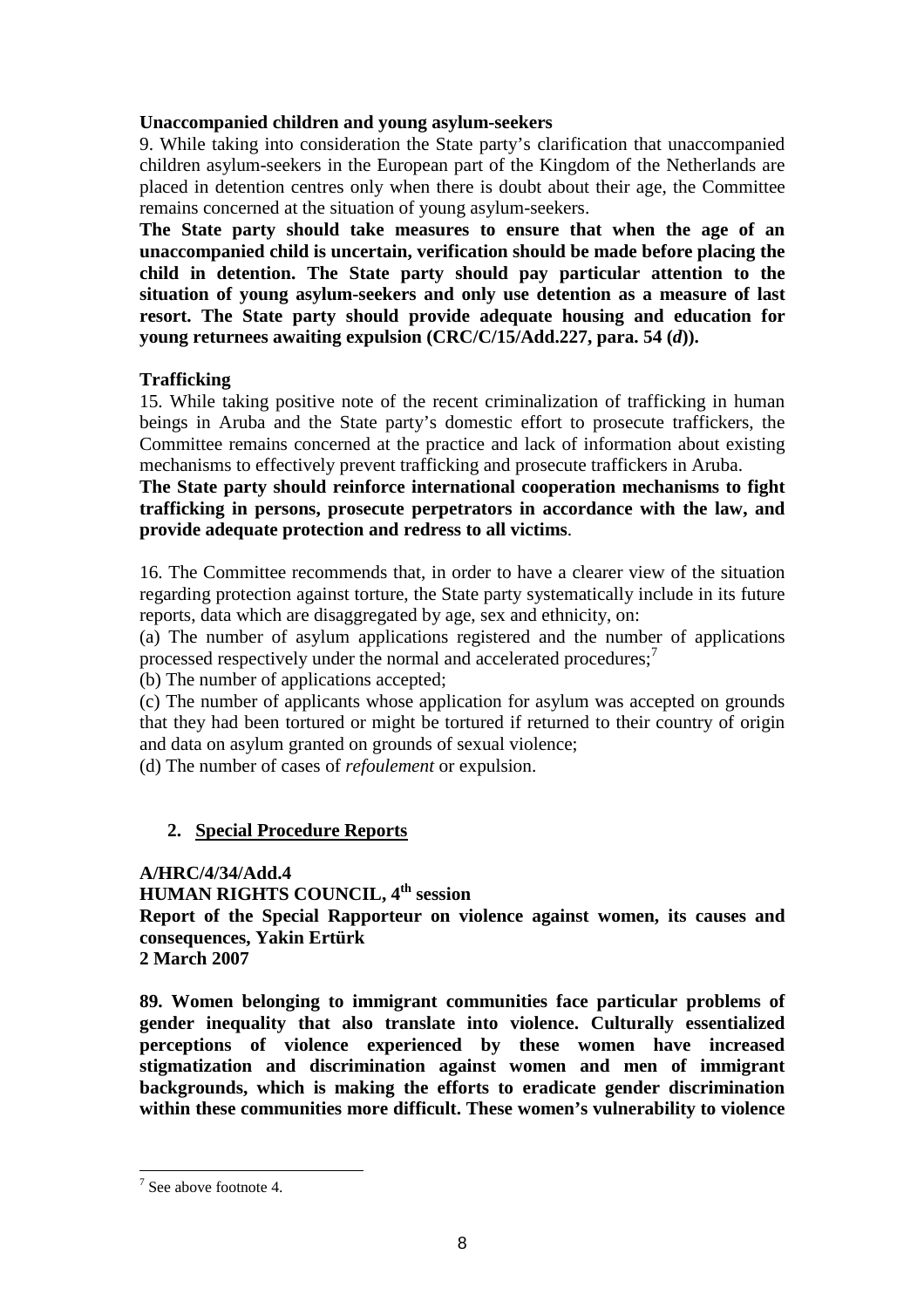**is fostered by increasingly restrictive immigration laws that have unequal consequences for women.** 

**90. Women in prostitution still face violence, despite the legalization and regulation approach and the Government's efforts to enforce a zero-tolerance policy towards trafficking and sexual exploitation. Additionally, a grey sex sector continues to escape regulation and monitoring. Furthermore, the overtly regulation-oriented policy has failed to enhance the ability of women in prostitution to effectively pursue their interests in the sex sector.** 

**92. In view of my findings, I would like to make the following recommendations to the Government:** 

 **(b) Eliminate all forms of discrimination by:** 

**…** 

• **Ensuring the norm of equal opportunity and non-discrimination on the basis of sex and ethnic or religious origin in the labour market, the justice sector and other key institutions. Special measures should be considered to facilitate the equal participation of women and men with an immigrant or refugee background in the educational system and the labour market. In this regard, the Government should consider signing and ratifying the International Convention on the Rights of All Migrant Workers and Members of Their Families;** 

**(c) Investigate and punish perpetrators of VAW and protect women at risk of violence by:** 

**…** 

• **Promoting the pending legislation on restraining orders. Immigrants should be able to apply for a restraining order without being questioned about their immigration status;** 

**(d) Address particular vulnerabilities of women who are not Dutch citizens by:** 

• **Ensuring that undocumented immigrant women have full access to State protection against violence, including filing criminal complaints relating to violence, applying for restraining orders, accessing a women's shelter or pursuing any other protective mechanism irrespective of their immigration status and without fear of deportation. Adequate resources should be made available to ensure that all undocumented immigrant women exposed to violence (whether "honour"-related or not) can access women's shelters;** 

• **Providing women holding dependent residence permits who escape violence access to independent residence, regardless of whether they prove the fact that violence occurred by way of an official police report, medical reports, reports of a woman's shelter or any other means. Immigrant women and men married to citizens or permanent residents should automatically receive an independent residence permit after no more than two years in the country, regardless of their income;** 

• **Adopting gender-sensitive asylum procedures including by recognizing gender-related persecution as a ground for asylum and ensuring that they are accessible to traumatized victims of violence;** 

• **Enhancing measures to detect and prevent trafficking and sexual exploitation of asylum-seekers, especially minors. The Government should also ensure inter-**